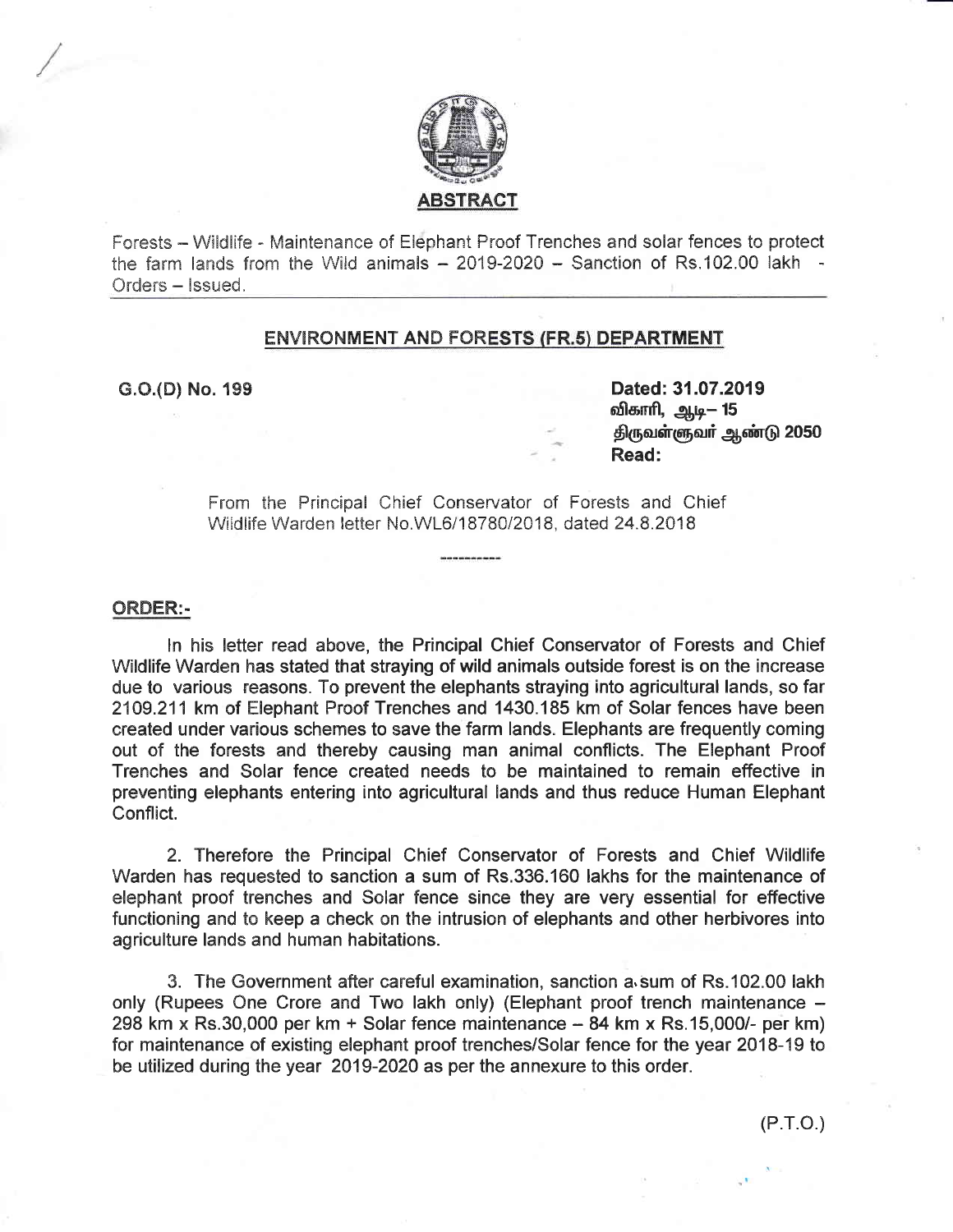4. The expenditure sanctioned in para 3 above shall be debited under the following head of account:-

4406 - Capital Outlay on Forestry and Wildlife - 01. Forestry 800. Other Expenditure - State's Expenditure JM - Erecting Solar Fence to protect the Farm Land from the Wild Animals - 416 Major Works 01 - Major works

(DPC 4406 01 800 JM 1609) (Old DPC)

(IFHRMS DPC: 4406-01-800-JM-41601)

5. Necessary funds of Rs.102.00 lakh will be provided in Revised Estimates / Final Modified Appropriation 2019-2020 to meet the expenditure sanctioned in para 3 above. Pending provision of such funds, the Principal Chief Conservator of Forests and Chief Wildlife Warden is authorized to incur the expenditure. However, the above expenditure shall be brought to the notice of the Legislature by a Specific Inclusion in the Supplementary Estimates for the year 2019-2020. The Principal Chief Conservator of Forests and Chief Wildlife Warden is also directed to include the expenditure sanctioned above while sending the budget proposals for Revised Estimates /Final Modified Appropriation 2019-20 and also send draft explanatory notes for inclusion of this expenditure in Supplementary Estimates 2019-2020 to Finance (AHD&F/BG.I) Department at an appropriate time without fail.

6. This order issues with the concurrence of Finance Department vide its U.O.No.33395/AHD&F/2019, dated 29.07.2019 and ASL No.790 (Seven hundred and ninety).

#### (BY ORDER OF THE GOVERNOR)

#### **SHAMBHU KALLOLIKAR** PRINCIPAL SECRETARY TO GOVERNMENT

#### To

The Principal Chief Conservator of Forest (HoFF), Chennai-15 The Principal Chief Conservator of Forest and Chief Wildlife Warden, Chennai - 15. The Commissioner of Treasuries and Accounts, Chennai-15. The Accountant General, Chennai - 18 The Resident Audit Officer, Chennai - 9.

#### Copy to:

The Finance (AHD&F Department /BG.I/BG.II) Department, Chennai - 9. SF/SCs

#### /FORWARDED BY ORDER/

 $\frac{1}{2}$ 

B. Subchang **SECTION OFFICER**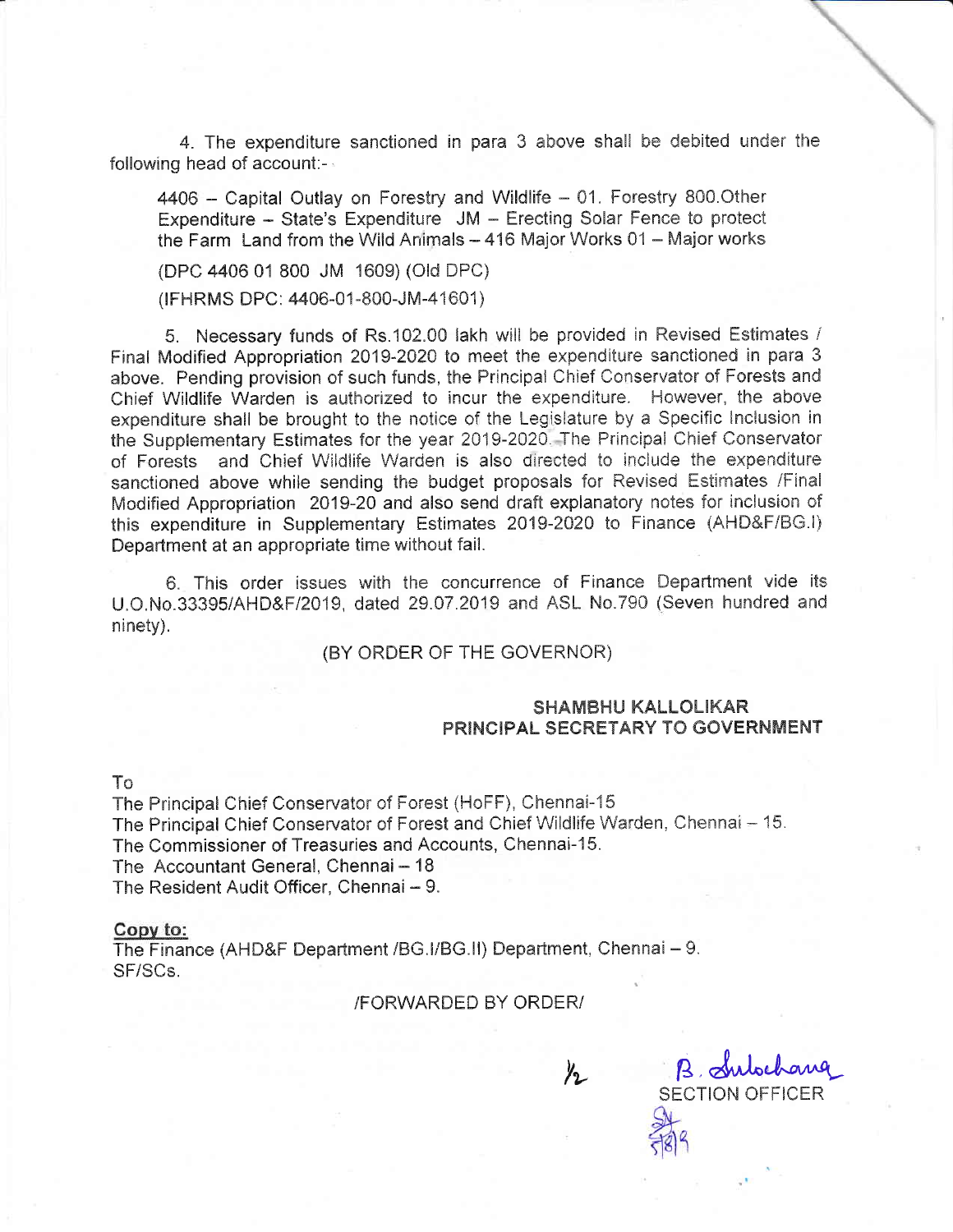### **Annexure to**

# G.O. (D) No.199 Environment and Forests (FR.5) Department, dated. 31.07.2019

| S.<br>No.                | Maintenance of ELEPHANT PROOF<br><b>TRENCH</b> | kms | Rate /<br>km | Total (Rs. in<br>lakh) |
|--------------------------|------------------------------------------------|-----|--------------|------------------------|
| $\overline{1}$           | Anamalai Tiger Reserve                         | 40  | 0.30         | 12.00                  |
| $\overline{2}$           | Mudumalai Tiger Reserve                        | 10  | 0.30         | 3.00                   |
| 3                        | Sathyamangalam Tiger Reserve                   | 30  | 0.30         | 9.00                   |
| 4                        | Kalakad Mundanthurai Tiger Reserve             | 20  | 0.30         | 6.00                   |
| 5                        | Dindigul                                       |     |              |                        |
|                          | Kodaikanal                                     | 25  | 0.30         | 7.50                   |
|                          | Dindigul                                       | 35  | 0.30         | 10.50                  |
| $6\overline{6}$          | Virudhunagar                                   | 8   | 0.30         | 2.40                   |
| $\overline{7}$           | Tirunelveli                                    | 10  | 0.30         | 3.00                   |
| 8                        | Coimbatore                                     |     |              |                        |
|                          | Coimbatore                                     | 50  | 0.30         | 15.00                  |
|                          | Gudalur                                        | 5   | 0.30         | 1.50                   |
|                          | <b>Nilgiris</b>                                | 5   | 0.30         | 1.50                   |
| 9                        | Dharmapuri                                     |     |              |                        |
|                          | Dharmapuri                                     | 10  | 0.30         | 3.00                   |
|                          | Hosur                                          | 50  | 0.30         | 15.00                  |
|                          | <b>Total</b>                                   | 298 |              | 89.40                  |
| S.<br>No.                | Maintenance of Solar fence                     |     |              |                        |
| $\overline{\mathcal{L}}$ | Anamalai Tiger Reserve                         | 20  | 0.15         | 3.00                   |
| $\overline{2}$           | Sathyamangalam Tiger Reserve                   | 20  | 0.15         | 3.00                   |